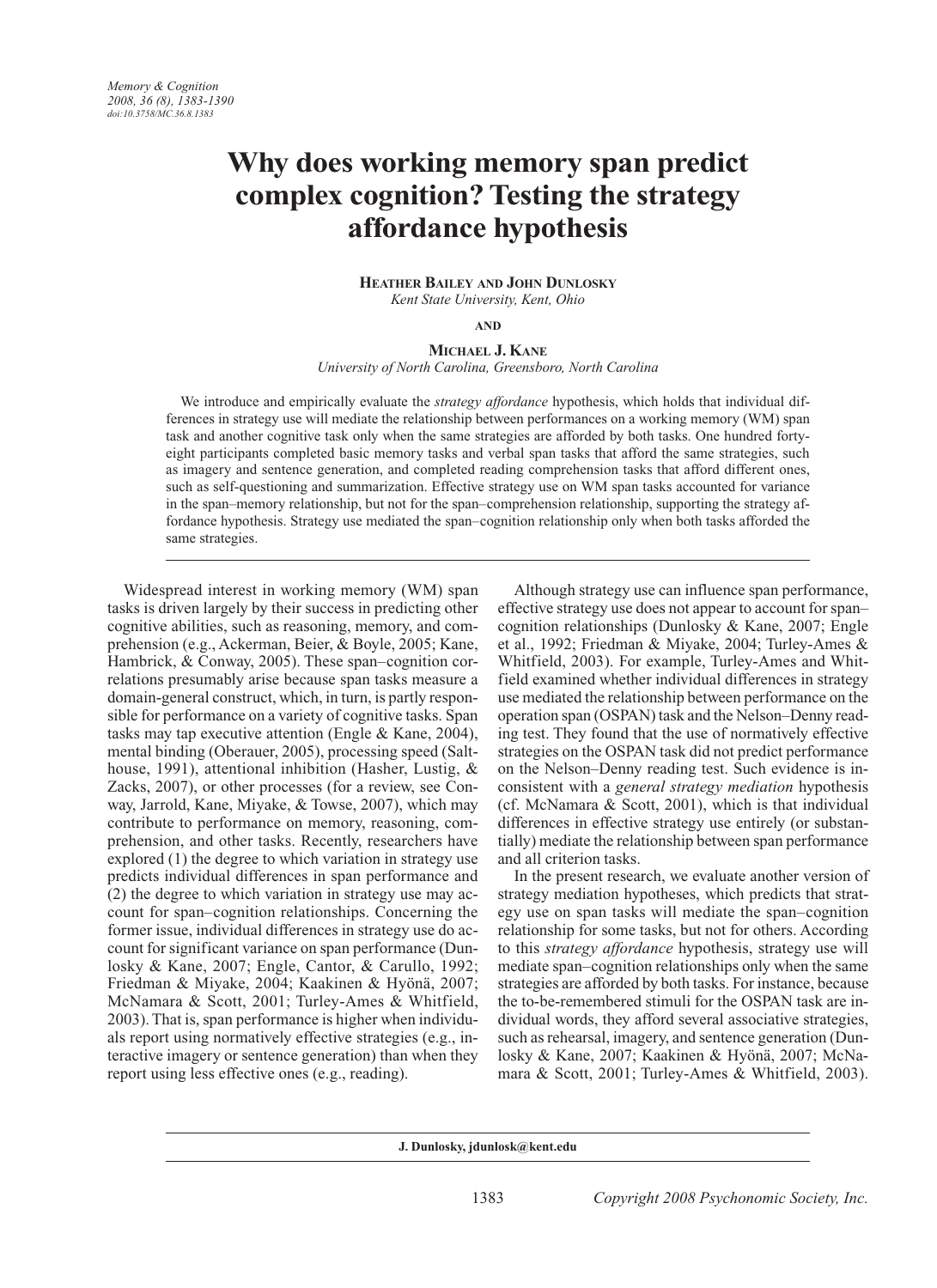Individual differences in strategy use should, therefore, mediate a span–cognition relationship when the cognitive task also affords the use of these effective strategies, such as paired-associate learning (Richardson, 1998) or learning lists of words for free recall (Hertzog, McGuire, & Lineweaver, 1998).

By contrast, the strategies afforded by the OSPAN task cannot be readily used to improve performance on many criterion tasks typically used in the field. Consider again the results from Turley-Ames and Whitfield (2003), who used the Nelson–Denny test as a measure of reading ability. In this task, participants read several passages and then answer multiple-choice questions about them. Although strategies such as self-questioning and summarization can be used on this task (Rich & Shepherd, 1993), these strategies are not afforded by span tasks. Thus, the strategy affordance hypothesis predicts that strategy use will not mediate the relationship between performances on the span task and the Nelson–Denny test.

To date, no evidence is available that evaluates conditions in which strategies are expected to mediate span– cognition relationships, because previous experiments have used criterion tasks that do not afford the associative strategies afforded by verbal span tasks. In particular, criterion tasks have measured general verbal knowledge (i.e., verbal analogies in Dunlosky & Kane, 2007; the verbal Scholastic Aptitude Test [SAT] in Engle et al., 1992), and reading comprehension (i.e., SAT reading comprehension in Friedman & Miyake, 2004; the Nelson–Denny test in Turley-Ames & Whitfield, 2003). A major aim of the present study was to empirically evaluate the strategy affordance hypothesis by examining whether strategy use more strongly mediates span–cognition relationships when the cognitive tasks afford the same strategies than when they do not.

To evaluate the strategy affordance hypothesis, we assessed strategy production on various cognitive tasks. For span tasks, we used the OSPAN and reading span (RSPAN) tasks. Strategy production on both span tasks was measured through set-by-set strategy reports. These strategy reports consisted of a prompt asking the participants whether they had used, on a given trial, reading, repetition, sentence generation, mental imagery, meaningful grouping, or a different strategy to remember the target items. These options were chosen because prior research had indicated that people use them on verbal span tasks (Dunlosky & Kane, 2007; Turley-Ames & Whitfield, 2003). Strategies were categorized into normatively effective ones (imagery, sentence generation, and grouping) and less effective ones (e.g., reading and repetition), because previous research had demonstrated that memory performance is typically higher for the normatively effective strategies on episodic memory tasks (for reviews, see Hertzog et al., 1998; Richardson, 1998) and on the OSPAN task (Dunlosky & Kane, 2007).

The validity of these set-by-set strategy reports has been established by demonstrating significantly higher performance on trials on which participants reported using normatively effective strategies than on trials on which they reported using less effective strategies for the OSPAN and RSPAN tasks (e.g., Bailey, Dunlosky, & Hertzog, in press; Dunlosky & Kane, 2007). Making these strategy reports appears to have minimal reactive effects on task performance and on strategy use (Dunlosky & Kane, 2007), partly because people use these strategies even when they are not required to report strategies while performing these tasks (McNamara & Scott, 2001). Moreover, Dunlosky and Kane used both concurrent (completed immediately after recall of each set) and retrospective (completed after all sets had been completed) set-by-set strategy reports. They found high consistency between both types of reports, suggesting minimal forgetting of the strategies that were used during the OSPAN task when they were reported after the task was completed. Because the reports yield similar results, we collected only retrospective strategy reports.

For the criterion tasks, we selected free-recall and paired-associate recall tasks, because they afford the same effective strategies as those afforded by these span tasks (e.g., Hertzog et al., 1998; Richardson, 1998). On the freerecall task, effective strategy production was measured through global strategy reports, in which participants described any strategy that they used to remember the words. Strategy production was assessed on the paired-associate recall task via retrospective item-by-item reports. We also selected the Nelson–Denny test and SAT practice questions, because they are commonly used criterion tasks that afford different strategies than do verbal span tasks (Rich & Shepherd, 1993). Strategy production on both reading comprehension tasks was measured through global strategy reports, in which participants explained any strategies that they used to complete the tasks.

The strategy affordance hypothesis predicts that individual differences in the proportion of normatively effective strategy use will mediate (or partially mediate) the correlation between span and memory tasks, but not between span and reading comprehension tasks.

## **Method**

#### **Participants**

A total of 148 undergraduates (86 women) from introductory psychology courses at Kent State University participated to complete a course requirement. Their mean age was 19.3 years.

## **Materials**

**OSPAN task**. We used the version of the OSPAN task described in Kane et al. (2004). The participants saw a mathematical operation and a to-be-remembered word (e.g., "Is  $(3 \times 2) + 5 = 10$ ? phone"). They read the equation aloud, reported whether it was correct, and then read the word aloud. Immediately thereafter, the next operation– word pair appeared on-screen. A recall cue followed the final pair of the trial, and the participants wrote the target words in serial order. The OSPAN task consisted of 15 experimenter-paced trials that included from three to seven operation–word pairs. The order of set sizes was initially randomized, and that order was used for all the participants. Following the final trial, the participants completed retrospective set-by-set strategy reports created by Dunlosky and Kane (2007). The stimuli from each trial were re-presented together on-screen (including all of the equations and words), and the participants indicated which strategy they had used to remember the words on that particular trial.

**RSPAN task**. We used a modified version of the RSPAN task from Kane et al. (2004). The participants saw either a logical or a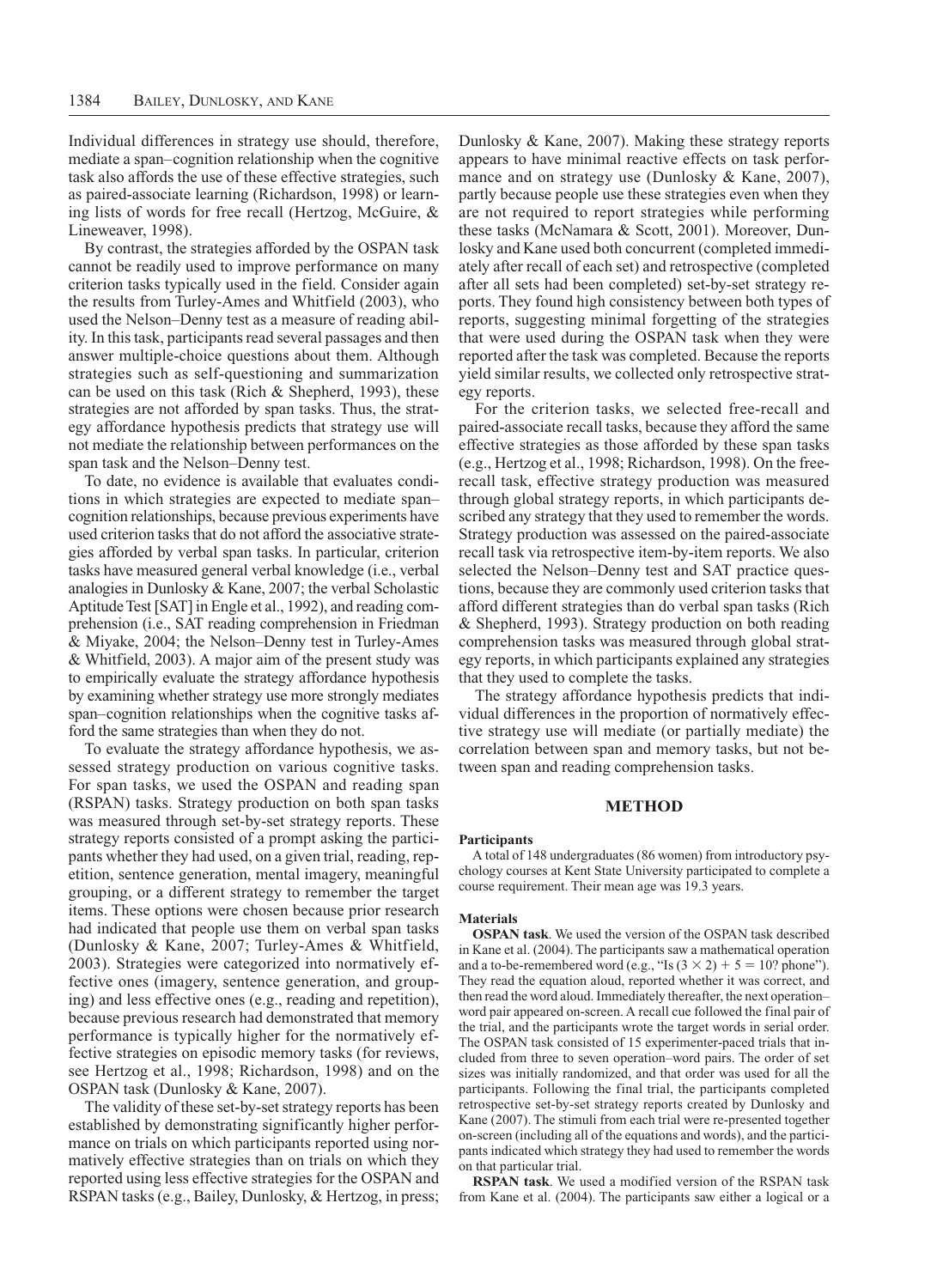nonsensical sentence and an unrelated word (e.g., "Mr. Owens left the lawnmower in the lemon.? eagle"). The participants read the sentence aloud, reported whether it made sense, and then read the word aloud. Once the word had been read aloud, the next sentence–word pair appeared on-screen. After the final pair of each trial, a recall cue prompted the participants to write the target words in serial order. The RSPAN task consisted of 15 experimenter-paced trials that included from three to seven sentence–word pairs presented in random order. The same set-by-set strategy reports as those from the OSPAN task were administered after the final trial of the RSPAN task. Performance on both span tasks was computed using partial-credit unit scoring (see Conway et al., 2005).

**Paired-associates cued-recall task**. The participants studied 40 unrelated word pairs (e.g., DOCTOR-LOBSTER) presented on the computer screen at a 5-sec rate. During the recall phase, the cues (e.g., doctor) were presented in the same order as during encoding, and the participants typed in the correct response (e.g., LOBSTER). Following the final recall trial, the participants completed a strategy report in which they recounted which specific strategy (passive reading, rote repetition, interactive imagery, sentence generation, or "other") they had used to remember each word pair (re-presented on-screen).

**Free recall**. A list of 20 words appeared individually on-screen at a 5-sec rate. The participants immediately recalled the words in any order. After recall, the participants described the strategies that they had used to help them remember the words, and they could indicate having used more than one strategy. We computed the percentage of participants who reported any given strategy.

**Nelson–Denny reading comprehension test**. The participants read eight passages and answered multiple-choice questions after each, with a 12-min time limit. Scores reflected the proportion of correctly answered items. After they had completed the Nelson– Denny test, the participants completed a global strategy report in which they described any strategy that they had used to help them complete the task. The percentage of participants who reported any given strategy was computed.

**Scholastic Aptitude Test practice questions**. The participants read eight expository passages and answered eight questions about each, with a 15-min time limit (from Rawson & Dunlosky, 2002). Scores reflected the proportions of correctly answered items. After finishing this task, the participants completed a global strategy report in which they described any strategy that they had used to help them complete the task. The percentage of participants who reported any given strategy was computed.

#### **Procedure**

The participants completed two 1-h sessions, separated by 1 week. Each session consisted of one WM span task, one reading comprehension task, and one memory task, with the tasks administered on a Dell Optiplex GX280 computer. In Session 1, the participants completed the OSPAN task, the Nelson–Denny test, and the pairedassociates task. In Session 2, they completed the RSPAN task, SAT practice questions, and then the free-recall task.

## **Results**

Before we present the mediation analyses most relevant to the strategy affordance hypothesis, we will present (1) self-reported strategy use in order to establish that the participants employed normatively effective strategies while performing the span tasks and  $(2)$  span performance as a function of strategy use in order to validate that effective strategies improved span performance. These analyses replicate Dunlosky and Kane (2007), who investigated only the OSPAN task, but importantly, they also extend the results to the RSPAN task.

## **Proportion of Reported Strategy Use**

For any given task, few participants reported using every strategy. To increase the power of analyses, we divided responses on the strategy reports into two categories: normatively effective and normatively less effective. Given outcomes from prior research (e.g., Richardson, 1998), we considered interactive imagery, sentence generation, and grouping to be normatively effective and passive reading and rote repetition to be normatively less effective (the "other" option was not classifiable as effective or ineffective).

Table 1 presents the means across individual participants' proportions of span task trials on which a given strategy was reported. Even though span tasks are designed to minimize strategy use, effective strategies were reported on an average of 28% and 26% of the OSPAN and RSPAN trials, respectively. Table 1 also includes the proportion of reported strategy use for the pairedassociate and free-recall tasks. As in previous research, we present means across individual participants' proportions of trials on which a given strategy was reported in the paired-associate task (Dunlosky & Hertzog, 1998) and the *proportion of participants* who reported using each strategy in the free-recall task (Hertzog et al., 1998). The participants reported using interactive imagery and sentence generation for both memory tasks, demonstrating that participants use similar effective strategies on the span tasks and these memory tasks.

By contrast, as compared with the span and memory tasks, the participants reported using different strategies when performing the comprehension tests. For the Nelson–Denny test and SAT questions, respectively, 27% and 36% of the participants reported skimming, 35% and

**Table 1 Proportions of Reported Strategy Use for a Given Strategy (** $N = 148$ **)** 

|                             |     |      |     |            |     |         | Strategy |          |     |          |     |       |
|-----------------------------|-----|------|-----|------------|-----|---------|----------|----------|-----|----------|-----|-------|
|                             |     | Read |     | Repetition |     | Imagery |          | Sentence |     | Grouping |     | Other |
| Task                        | M   | SE   | M   | SЕ         | M   | SЕ      | М        | SЕ       | М   | SE       | М   | SE    |
| Operation span <sup>a</sup> | .32 | .03  | .34 | .03        |     | .01     | .10      | .02      | .07 | .01      | .06 | .01   |
| Reading span                | .35 | .04  | .34 | .03        | .08 | .01     | .11      | .02      | .07 | .01      | .05 | .02   |
| Paired-associate recall     | .23 | .02  | .20 | .02        | .31 | .03     | .20      | .02      |     | N/A      | .06 | .01   |
| Free recall <sup>b</sup>    |     |      |     |            |     |         |          | .29      |     | .19      |     | .18   |

aFor span tasks and paired-associate recall, values are means across individual participants' proportions of trials on which a given strategy was reported. bFor free recall, the values are the proportions of participants who reported a given strategy. The sum of the free-recall proportions is greater than 1.0 because participants were allowed to report using more than one strategy.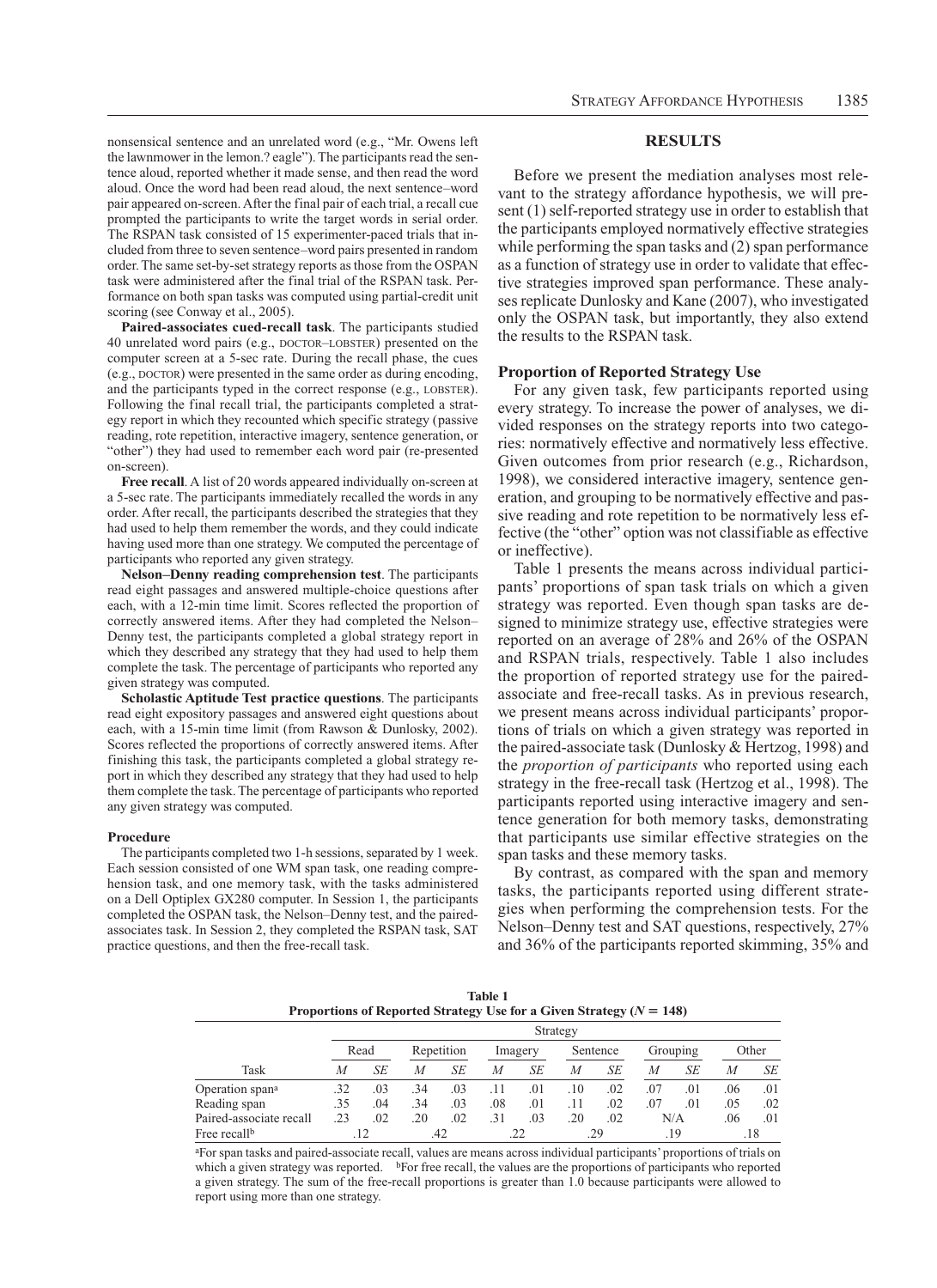| <b>Proportions of Trials on Which Participants Reported</b> |     | <b>Table 2</b><br>Using a Given Strategy As a Function of Set Size |                          |           |  |
|-------------------------------------------------------------|-----|--------------------------------------------------------------------|--------------------------|-----------|--|
|                                                             |     |                                                                    | <b>Strategy Reported</b> |           |  |
|                                                             |     | Less Effective                                                     |                          | Effective |  |
| <b>Set Size</b>                                             | M   | SE                                                                 | M                        | SE        |  |
|                                                             |     | <b>Operation Span</b>                                              |                          |           |  |
| Smaller                                                     | .71 | .03                                                                | 24                       | .03       |  |
| Larger                                                      | .65 | .03                                                                | .29                      | .03       |  |
|                                                             |     | Reading Span                                                       |                          |           |  |
| Smaller                                                     | .69 | .03                                                                | .25                      | .03       |  |
| Larger                                                      | .67 | .03                                                                | .28                      | .03       |  |

Note—Less effective, reports of reading and repetition; effective, reports of imagery, sentence generation, and grouping. *Smaller* refers to set sizes of 3 and 4; *larger* refers to set sizes of 6 and 7. Values do not sum to 1.0 within rows because reports of "other strategy" were excluded from these analyses.

24% reported reading the questions first before reading the passage, 30% and 24% reported summarizing the main ideas, and 8% and 16% reported using no strategy (i.e., reading the passage and then answering the questions). Just as important, fewer than 1% of the participants reported using any of the strategies that were commonly used on the verbal span tasks (e.g., imagery).

It is worth noting again that previous research has indicated that set-by-set (on the OSPAN task; Dunlosky & Kane, 2007) and item-by-item (on paired-associate recall; Dunlosky & Hertzog, 2001) reports do not have reactive effects on strategy use. That is, the act of making strategy reports on one task does not influence strategy use on that task or on later tasks. Additional support for this claim has come from the results of previous studies, which have demonstrated similar proportions of effective strategy use, as compared with the proportions observed in the present study on the OSPAN task (present study,  $M = 0.28$ ; Dunlosky & Kane [2007],  $M = .23$ ), the RSPAN task (present study,  $M = .26$ ; Bailey et al. [in press],  $M = .27$ ), pairedassociate recall (present study,  $M = .51$ ; Dunlosky & Hertzog [1998],  $M = .58$ ), and free recall (present study,  $M = .49$ ; Hertzog et al. [1998],  $M = .49$ ). Thus, in the present investigation, the participants' reports on one task were not likely to have had a reactive effect on reported strategy use on other tasks.

Finally, we also examined strategy use as a function of set size, either smaller (sizes 3 and 4) or larger (6 and 7). As is evident from an inspection of Table 2, the participants tended more often to report using less effective than effective strategies, for both the OSPAN task  $[F(1,147) =$ 62.6,  $MS_e = 25.6$ ] and the RSPAN task  $[F(1,117) = 46.5,$  $MS_e = 20.0$ ]. For both tasks, the main effect of set size

was not significant  $(Fs \le 1)$ . The interaction was not reliable for the RSPAN task  $(F < 3.7)$ , but it was reliable for the OSPAN task  $[F(1,147) = 13.1, M S<sub>e</sub> = 0.39]$ , indicating that the participants reported using effective strategies slightly more often for larger set sizes.

# **Performance As a Function of Reported Strategy Use**

For any strategy mediation hypotheses to be viable (whether general strategy mediation or strategy affordance), individual differences in effective strategy use on the span tasks must be related to performance. To evaluate this relationship, we averaged performance across trials by each kind of strategy report for each participant. Mean performance across participants' values is presented in Table 3. As was mentioned above, we compared performance averaged across trials on which the participants reported using normatively effective strategies (i.e., imagery, sentence generation, and grouping) versus performance averaged across trials on which the participants reported less effective strategies (i.e., reading and rehearsal).

On the OSPAN task, the proportion of correctly recalled items was significantly higher when individuals reported using normatively effective strategies (.64) than when they reported using normatively less effective strategies (.54)  $[t(83) = 4.01, p < .001, \text{ Cohen's (1988)} d =$ .58]. The same pattern emerged for RSPAN  $[t(59) = 3.86]$ ,  $p < .001$ ,  $d = .58$  (effective strategies = .60; ineffective strategies = .49)].<sup>1</sup> Note that the degrees of freedom are relatively low, because only participants who reported using at least one effective and one less effective strategy could be included in these analyses, which resulted in dropping participants who reported using only effective ones (OSPAN,  $n = 59$ ; RSPAN,  $n = 48$ ) and those who reported using only less effective ones (OSPAN,  $n = 4$ ; RSPAN,  $n = 5$ ). For those included in the analyses, strategy use predicted span performance, as was expected (Dunlosky & Kane, 2007).

Although less relevant to evaluating the strategy affordance hypothesis, we also examined whether effective strategy use was related to performance on the memory tasks. For paired-associate recall, the participants recalled 66% of the word pairs when they reported using effective strategies and only 17% when they reported using less effective strategies  $[t(98) = 15.6, p < .001, d = 1.88]$ . The same pattern was found for free recall: The participants who reported using any effective strategies recalled 53% of the words, versus 34% of the words for the participants who reported using only normatively less effective strategies  $[t(116) = 5.83, p < .001, d = 1.11]$ .

| Table 3                                                           |
|-------------------------------------------------------------------|
| <b>Performance As a Function of Reported Strategy Use by Task</b> |

|                         | $- - - -$ |      |     |            |     |         |     |          |     |          |     |       |
|-------------------------|-----------|------|-----|------------|-----|---------|-----|----------|-----|----------|-----|-------|
|                         |           | Read |     | Repetition |     | Imagery |     | Sentence |     | Grouping |     | Other |
| Task                    | М         | SE   | М   | SЕ         | М   | SЕ      | M   | SЕ       | M   | SЕ       | М   | SE    |
| Operation span          | 48        | .02  | .56 | .02        | .66 | .03     | .55 | .03      | .65 | .03      | .47 | .03   |
| Reading span            | .46       | .02  | .53 | .02        | .62 | .04     | .61 | .03      | .61 | .04      | .37 | .05   |
| Paired-associate recall | .03       | .01  | 34  | .04        | .65 | .03     | .62 | .04      |     | N/A      | 49  | .06   |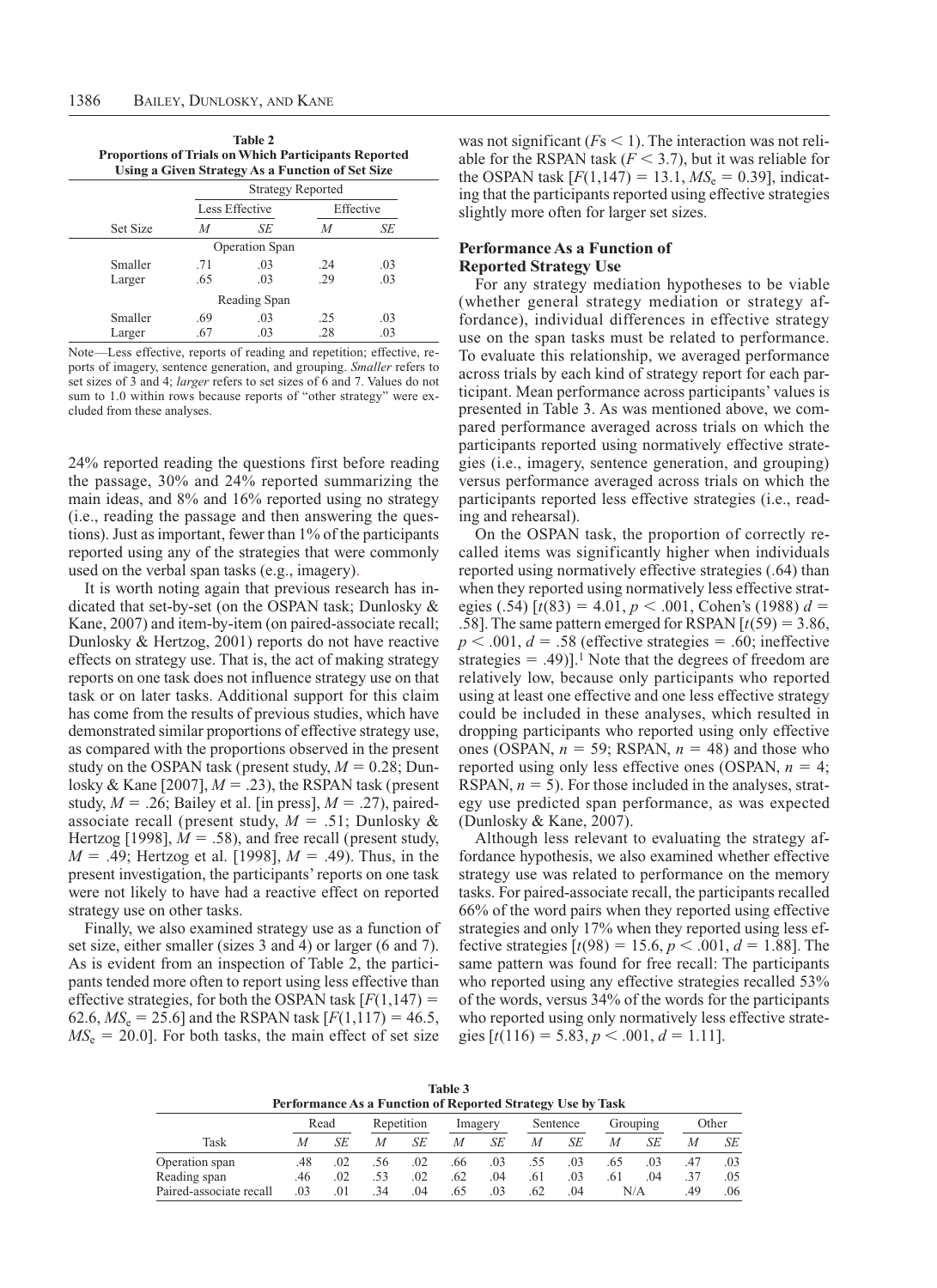| Task                         |          |                                  | 3             |         |  |
|------------------------------|----------|----------------------------------|---------------|---------|--|
| 1. Operation span            |          |                                  |               |         |  |
| 2. Reading span              | $.67**$  |                                  |               |         |  |
| 3. SAT questions             | $.25***$ | $.41***$                         |               |         |  |
| 4. Nelson-Denny              | $.21***$ | $.32***$                         | $.52**$       |         |  |
| 5. Paired-association recall |          | $.31^{**}$ $.32^{**}$ $.26^{**}$ |               | $.20**$ |  |
| 6. Free recall               | $.45***$ | $53***$                          | $41***$ 2.7** |         |  |
| $*^*p$ < .01.                |          |                                  |               |         |  |

| Correlations for Composite variables |           |          |  |
|--------------------------------------|-----------|----------|--|
| Composite Variable                   |           |          |  |
| 1. Working memory span               |           |          |  |
| 2. Memory                            | $.44***$  |          |  |
| 3. Comprehension                     | $.38***$  | $.32***$ |  |
| 4. Effective strategy use (span)     | $28^{**}$ | $38**$   |  |
|                                      |           |          |  |

Note—Effective strategy use is the proportion of normatively effective strategies that participants reported using on the operation span and reading span tasks. See the text for details.  $*^*p < .01$ .

## **Strategy Use As a Mediator**

To evaluate the strategy affordance hypothesis, we first examined the zero-order correlations between the span and the criterion tasks (Table 4). The two tasks that measured each construct (span, episodic memory, and comprehension) were significantly related to one another (span task,  $r = .67$ ; memory task,  $r = .46$ ; comprehension task,  $r = .52$ ). Thus, we used composite variables in conducting the mediational analyses, computed by averaging the standardized scores (*z* scores) on each task. Consistent with previous research, the WM span composite was significantly correlated with both the memory and the comprehension composites (Table 5), and the magnitude of these correlations did not differ statistically  $\lceil t(145) \rceil$ . Note that strategy use on the span tasks was significantly related to performance on the memory tasks, suggesting that strategy use may partly explain why span predicts performance on cognitive tasks. By contrast, effective strat-

**Table 6 Summary of Hierarchical Regression Analyses for Variables Predicting Criterion Task Performance** 

| (Using Composite Variables) |                  |          |       |  |  |  |  |
|-----------------------------|------------------|----------|-------|--|--|--|--|
| Variable                    | $R^2$            | β        | F     |  |  |  |  |
|                             | Memory Composite |          |       |  |  |  |  |
| Step 1                      |                  |          |       |  |  |  |  |
| Span performance            | .20              | $.44***$ | 35.58 |  |  |  |  |
| Step 2                      | $-27$            |          |       |  |  |  |  |
| Effective strategy use      | .15              | $.38***$ | 25.11 |  |  |  |  |
| Span performance            | .12              | $.38***$ | 26.73 |  |  |  |  |
| Comprehension Composite     |                  |          |       |  |  |  |  |
| Step 1                      |                  |          |       |  |  |  |  |
| Span performance            | .14              | $.37***$ | 23.98 |  |  |  |  |
| Step 2                      | .14              |          |       |  |  |  |  |
| Effective strategy use      | .01              | .11      | 1.88  |  |  |  |  |
| Span performance            | .13              |          | 11.91 |  |  |  |  |

Note—Effective strategy use is the proportion of normatively effective strategies that participants reported using on each task. *R*2 listed beside "Step 2" is the total amount of variance in criterion task performance accounted for by effective strategy use and span performance.  $***\,p$   $\lt$ .001.

egy use on the span tasks was not significantly related to performance on the comprehension tasks, which is inconsistent with a general strategy mediation hypothesis but indirectly supports the strategy affordance hypothesis.

Most important, hierarchical regressions were conducted separately on the memory composite and on the comprehension composite, using span and effective strategy use as predictors. On Step 1 of the regression analyses, span performance was entered as a predictor of a given composite. On Step 2, proportion of effective strategy use was entered first, followed by span performance. These analyses allowed us to compare the amount of variance  $(R<sup>2</sup>)$  in criterion task performance accounted for by span performance before (Step 1) and after (Step 2) controlling for strategy use. According to the strategy affordance hypothesis, span performance will account for less variance only in the memory composite after controlling for strategy use (Step 2) than it will when entered alone (Step 1). Results of these analyses are presented in Table 6.

Concerning the span–memory relationship, the results from Step 1 of the regression showed that 20% of the variance in memory performance was shared with span performance. After controlling for strategy use (Step 2), memory performance shared only 12% of its variance with span performance. This reduction in shared variance indicates that strategy use accounts for 40% of the spanrelated variance in memory performance—that is,  $(20 12/20$ ] \*  $100 = 40\%$ . By contrast, the total amount of shared variance between span and comprehension performance was 14%. After entering strategy use (Step 2), their shared variance was 13%, indicating that strategy use accounts for only 7% of the variance in the span– comprehension relationship.

The results from these analyses support predictions from the strategy affordance hypothesis; nevertheless, an alternative explanation is that differential mediation arose because more variance is shared between the span and memory composites, as compared with the span and comprehension composites. Although a *t* test revealed no significant differences between the two span–cognition correlations  $[t(145) < 1;$  Steiger, 1980], we conducted another set of regressions similar to those described above, except that here, individual tasks, rather than composites, were used. This analysis was informative because, as is shown in Table 4, correlations between individual span and comprehension tasks (e.g., the RSPAN task and the Nelson– Denny test) are similar in magnitude to, and sometimes even numerically greater than (e.g., RSPAN and SAT), the correlations between individual span and memory tasks (e.g., RSPAN and paired-associate recall). Outcomes from these regressions were consistent with those using composite variables: Strategy use mediated the span–memory relationships, but not the span–comprehension relationships (for detailed results, see the Appendix).

In the preceding analyses, the proportion of effective strategy use was entered into the regressions first, followed by span performance (at Step 2), to assess the amount of span-related variance in criterion task performance associated with strategy use. A related issue concerns whether strategy use has a unique contribution to criterion task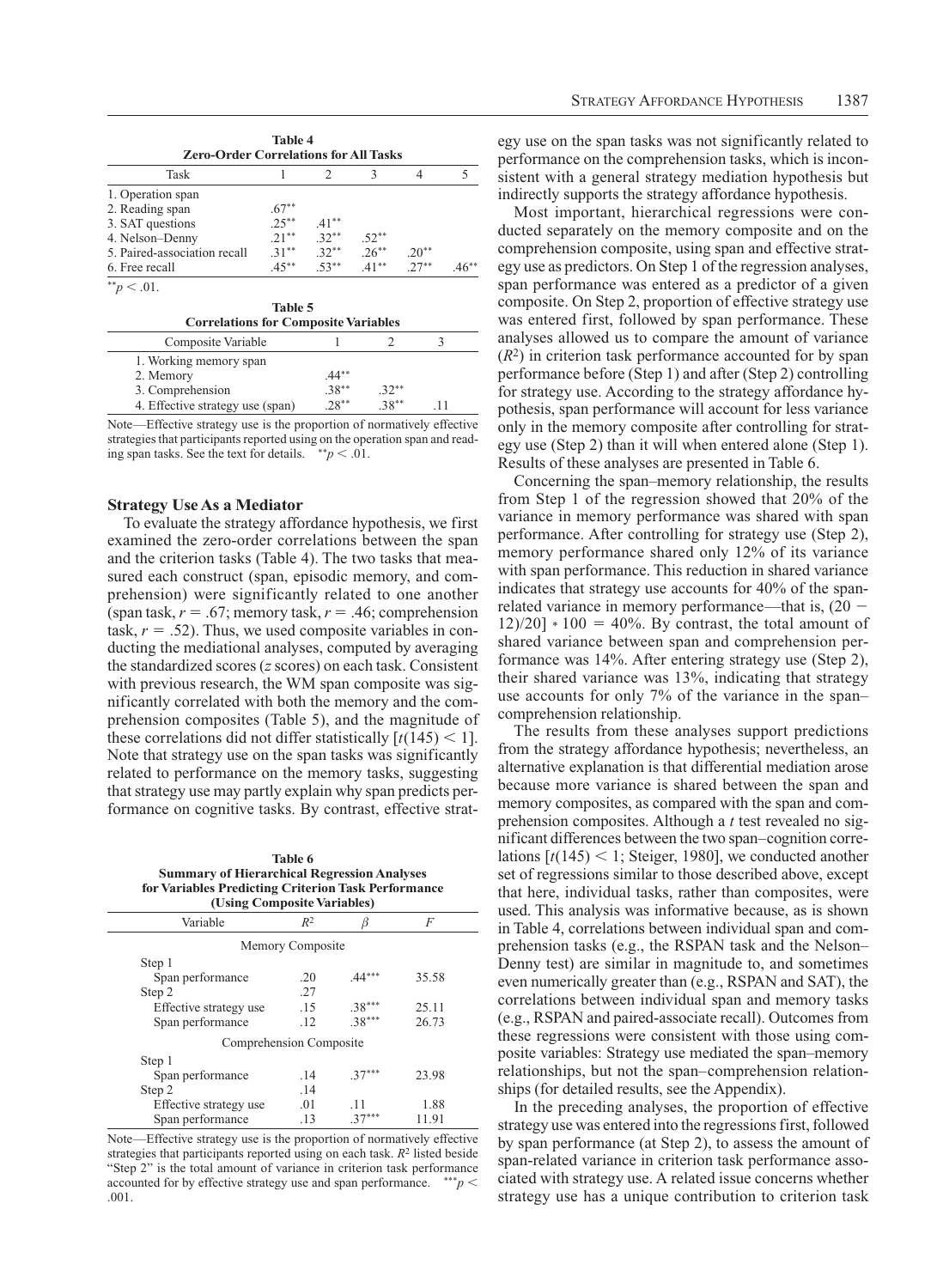performance beyond that due to span performance. To examine this issue, we conducted a final set of regression analyses in which span performance was entered first, followed by effective strategy use. After controlling for variance accounted for by span performance, effective strategy use significantly predicted memory performance  $(R^2 = .07, \beta = .28, p < .001)$ , but not comprehension performance  $(R^2 = .00, \beta = .01, p > .05)$ .

# **Discussion**

The present evidence is consistent with the strategy affordance hypothesis: Strategy use should mediate span– cognition relationships when—and only when—identical strategies are afforded by span tasks and the other cognitive tasks. Our results help explain why previous studies failed to demonstrate that strategy use accounts for the relationship between span and cognitive abilities, such as general verbal knowledge and reading comprehension (Dunlosky & Kane, 2007; Engle et al., 1992; Friedman & Miyake, 2004; Turley-Ames & Whitfield, 2003). An alternative explanation of this evidence is that strategy use mediated more of the span–memory relationship because, initially, span shared more variance with performance on the memory tasks than with performance on the comprehension tasks. This explanation is not viable, however, because the present results demonstrate equivalent correlations between the span–memory and the span–comprehension relationships. Of course, given the correlational nature of this investigation, some fourth and currently unknown—construct may account for the observed relationships between measures of span, strategy use, and memory performance. These results do, however, provide strong evidence against the general strategy mediation hypothesis and evidence that is clearly consistent with the strategy affordance hypothesis: Individual differences in strategy use are not responsible for all span– cognition relationships—in particular, those in which the span and cognitive tasks do not afford the same strategies (e.g., span–comprehension correlations).

The present results, among others (e.g., Dunlosky & Kane, 2007; Engle et al., 1992; Friedman & Miyake, 2004; Turley-Ames & Whitfield, 2003), indicate that strategy use can account for some of the performance variance in both the OSPAN and the RSPAN tasks, both of which are popular WM measures. Thus, when using these and other verbal span tasks, researchers should consider measuring strategy use, so that strategic behavior can be factored out of analyses that are relevant to investigating domain-general theories of working memory. Moreover, such results also motivate a critical question for future research—namely, to what extent does the capability to generate and implement effective strategies *cause* the statistical relationship between strategy use and span performance? According to the *strategy-as-cause* hypothesis, individuals who are more strategic merely obtain higher span scores. Alternatively, the *strategy-as-effect* hypothesis proposes that having higher WM capacity (WMC) allows one to be more strategic, which, in turn, contributes

to span scores. Although strategy may be both cause and effect, some previous research seems to be more in accord with a strategy-as-effect hypothesis (for a brief review, see Dunlosky & Kane, 2007). For instance, Imbo, Duverne, and Lemaire (2007) investigated the role of WMC in solving arithmetic problems, and they concluded that "when fewer working memory resources were left, participants chose the simple strategy more often, especially to solve the most demanding problems" (p. 1258). Even if enhanced WMC increases the likelihood of strategy use (as per the strategy-as-effect hypothesis), it would not necessarily rule out the strategy affordance hypothesis for explaining span–cognition relationships. In particular, even if a high-span individual has the ability to use strategies on other tasks, this individual may be more strategic for some kinds of task (e.g., those affording verbal mediators) and may be less so for others kinds. Certainly, specific evaluation of these hypotheses is necessary, and the setby-set methods described here for the span tasks should be invaluable to such pursuits.

Of importance, strategy use did not completely mediate even the span–memory relationship: Effective strategy use on the span tasks accounted for only 40% of the span– memory relationships. Thus, although strategies may mediate span–cognition relationships under some circumstances, our findings suggest that even when the tasks afford the same strategies, other factors play a significant role in determining why span performance predicts individual differences in cognition. In addition to strategy use, constructs such as executive attention, processing speed, and attentional inhibition apparently play a role in the correlations observed between span tasks and other memory tasks; moreover, they very likely contribute to correlations among span and other cognitive tasks, such as reading comprehension, reasoning, and problem solving.

## **Author Note**

Correspondence concerning this article should be addressed to J. Dunlosky, Department of Psychology, Kent State University, P. O. Box 5190, Kent, OH 44242-0001 (e-mail: jdunlosk@kent.edu).

#### **References**

- Ackerman, P. L., Beier, M. E., & Boyle, M. O. (2005). Working memory and intelligence: The same or different constructs? *Psychological Bulletin*, **131**, 30-60.
- Bailey, H., Dunlosky, J., & Hertzog, C. (in press). Does differential strategy use account for age-related deficits in working-memory performance? *Psychology & Aging.*
- Cohen, J. (1988). *Statistical power analysis for the behavioral sciences* (2nd ed.). Hillsdale, NJ: Erlbaum.
- Conway, A. R. A., Jarrold, C., Kane, M. J., Miyake, A., & Towse, J. N. (EDS.) (2007). *Variations in working memory*. Oxford: Oxford University Press.
- Conway, A. R. A., Kane, M. J., Bunting, M. F., Hambrick, D. Z., Wilhelm, O., & Engle, R. W. (2005). Working memory span tasks: A methodological review and user's guide. *Psychonomic Bulletin & Review*, **12**, 769-786.
- DUNLOSKY, J., & HERTZOG, C. (1998). Aging and deficits in associative memory: What is the role of strategy production? *Psychology & Aging*, **13**, 597-607.
- Dunlosky, J., & Hertzog, C. (2001). Measuring strategy production during associative learning: The relative utility of concurrent versus retrospective reports. *Memory & Cognition*, **29**, 247-253.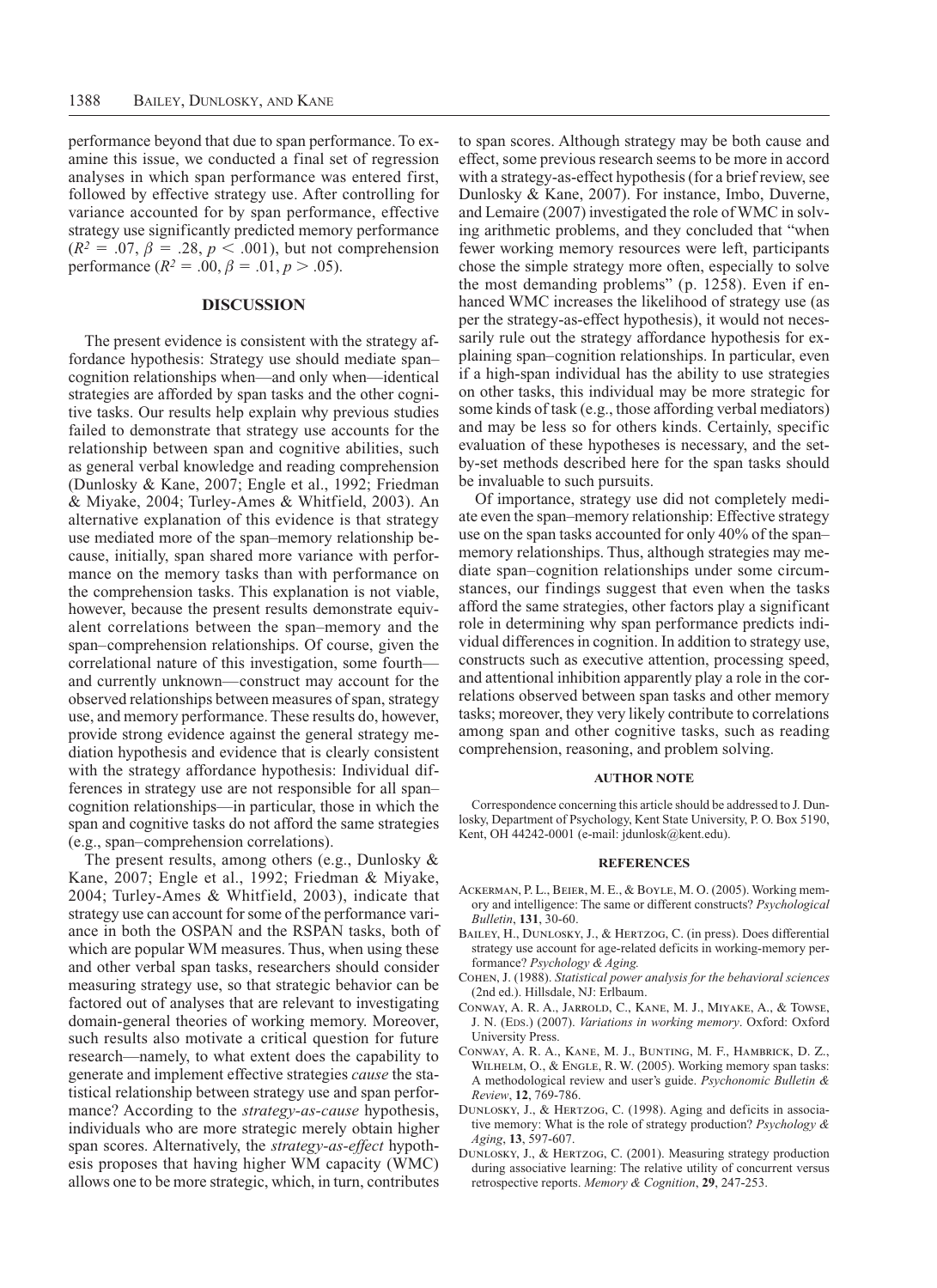- Dunlosky, J., & Kane, M. J. (2007). The contributions of strategy use to working memory span: A comparison of strategy assessment methods. *Quarterly Journal of Experimental Psychology*, **60**, 1227- 1245.
- Engle, R. W., Cantor, J., & Carullo, J. J. (1992). Individual differences in working memory and comprehension: A test of four hypotheses. *Journal of Experimental Psychology: Learning, Memory, & Cognition*, **18**, 972-992.
- Engle, R. W., & Kane, M. J. (2004). Executive attention, working memory capacity, and a two-factor theory of cognitive control. In B. H. Ross (Ed.), *The psychology of learning and motivation* (Vol. 44, pp. 145-199). New York: Academic Press.
- FRIEDMAN, N. P., & MIYAKE, A. (2004). The reading span test and its predictive power for reading comprehension ability. *Journal of Memory & Language*, **51**, 136-158.
- HASHER, L., LUSTIG, C., & ZACKS, R. T. (2007). Inhibitory mechanisms and the control of attention. In A. R. A. Conway, C. Jarrold, M. J. Kane, A. Miyake, & J. N. Towse (Eds.), *Variation in working memory* (pp. 227-249). Oxford: Oxford University Press.
- HERTZOG, C., McGUIRE, C. L., & LINEWEAVER, T. T. (1998). Aging, attributions, perceived control and strategy use in a free recall task. *Aging, Neuropsychology, & Cognition*, **15**, 85-106.
- Imbo, I., Duverne, S., & Lemaire, P. (2007). Working memory, strategy execution, and strategy selection in mental arithmetic. *Quarterly Journal of Experimental Psychology*, **60**, 1246-1264.
- Kaakinen, J. K., & Hyönä, J. (2007). Strategy use in the reading span test: An analysis of eye movements and reported encoding strategies. *Memory*, **15**, 634-646.
- Kane, M. J., Hambrick, D. Z., & Conway, A. R. A. (2005). Working memory capacity and fluid intelligence are strongly related constructs: Comment on Ackerman, Beier, and Boyle (2004). *Psychological Bulletin*, **131**, 66-71.
- Kane, M. J., Hambrick, D. Z., Tuholski, S. W., Wilhelm, O., Payne, T. W., & ENGLE, R. W. (2004). The generality of working memory capacity: A latent-variable approach to verbal and visuospatial memory

span and reasoning. *Journal of Experimental Psychology: General*, **133**, 189-217.

- McNamara, D. S., & Scorr, J. L. (2001). Working memory capacity and strategy use. *Memory & Cognition*, **29**, 10-17.
- Oberauer, K. (2005). Binding and inhibition in working memory: Individual and age differences in short-term recognition. *Journal of Experimental Psychology: General*, **134**, 368-387.
- Rawson, K. A., & Dunlosky, J. (2002). Are performance predictions for text based on ease of processing? *Journal of Experimental Psychology: Learning, Memory, & Cognition*, **28**, 69-80.
- RICH, R., & SHEPHERD, M. J. (1993). Teaching text comprehension strategies to adult poor readers. *Reading & Writing*, **5**, 387-402.
- Richardson, J. T. E. (1998). The availability and effectiveness of reported mediators in associative learning: A historical review and an experimental investigation. *Psychonomic Bulletin & Review*, **5**, 597-614.
- Salthouse, T. A. (1991). Mediation of adult age differences in cognition by reductions in working memory and speed of processing. *Psychological Science*, **2**, 179-183.
- Steiger, J. H. (1980). Tests for comparing elements of a correlation matrix. *Psychological Bulletin*, **87**, 245-251.
- TURLEY-AMES, K. J., & WHITFIELD, M. M. (2003). Strategy training and working memory task performance. *Journal of Memory & Language*, **49**, 446-468.

## **Note**

1. In comparison with passive reading, rote repetition may be a more effective strategy on span tasks, because Turley-Ames and Whitfield (2003) found that OSPAN performance was higher when participants were instructed to use repetition rather than passive reading. To address this possibility, we conducted the same analyses with rote repetition included in the normatively effective strategy category. The results indicated that span performance was significantly higher when effective, rather than less effective, strategies were used, although this effect was not as strong as when rote repetition was considered normatively less effective.

#### **Appendix**

To supplement analyses of composite scores, we conducted hierarchical regressions on each of the individual span and criterion tasks. At Step 1 of the regression analyses, we entered either OSPAN or RSPAN performance as a predictor of a given criterion task. At Step 2, proportion of effective strategy use (for the span task under scrutiny) was first entered, followed by either OSPAN or RSPAN performance. These analyses allowed us to compare the amount of variance  $(R^2)$  in criterion task performance accounted for by span performance before (Step 1) and after (Step 2) controlling for strategy use (see Table A1).

| <b>Table A1</b>                                                       |
|-----------------------------------------------------------------------|
| <b>Summary of Hierarchical Regression Analyses for Variables</b>      |
| <b>Predicting Criterion Task Performance (Using Individual Tasks)</b> |

|                                                       |            | PA Recall            |            | Free Recall          |                              | Nelson-<br>Denny | <b>SAT</b> |                 |
|-------------------------------------------------------|------------|----------------------|------------|----------------------|------------------------------|------------------|------------|-----------------|
| Variable                                              | $R^2$      | ß                    | $R^2$      | β                    | $R^2$                        | β                | $R^2$      | β               |
| Step 1<br><b>OSPAN</b> performance                    | .10        | $.31***$             | .20        | $.45***$             | .04                          | $21*$            | .06        | $.25*$          |
| Step 2<br>Effective strategy use<br>OSPAN performance | .09<br>.06 | $.29***$<br>$.25***$ | .12<br>.13 | $.34***$<br>$.38***$ | .01<br>.04                   | .08<br>$.20*$    | .00<br>.07 | .03<br>$.28*$   |
| Step 1<br>RSPAN performance                           | .10        | $.32**$              | .28        | $.53***$             | .11                          | $.32***$         | .17        | $.41***$        |
| Step 2<br>Effective strategy use<br>RSPAN performance | .10<br>.06 | $.31***$<br>$.26*$   | .19<br>.18 | $.44***$<br>$.44***$ | .00<br>.11                   | .04<br>$.34***$  | .01<br>.16 | .11<br>$.41***$ |
| $\mathbf{r}$ $\alpha$ $\alpha$                        |            | $P(T+1)$             | $\cdot$    |                      | als:<br>$\sim$ $\sim$ $\sim$ | **               | $\sim$ 0.1 | ***             |

Note—OSPAN, operation span; RSPAN, reading span.  $*_p$  < .05.  $^{*_p}$  < .01.  $^{**_p}$  < .001.